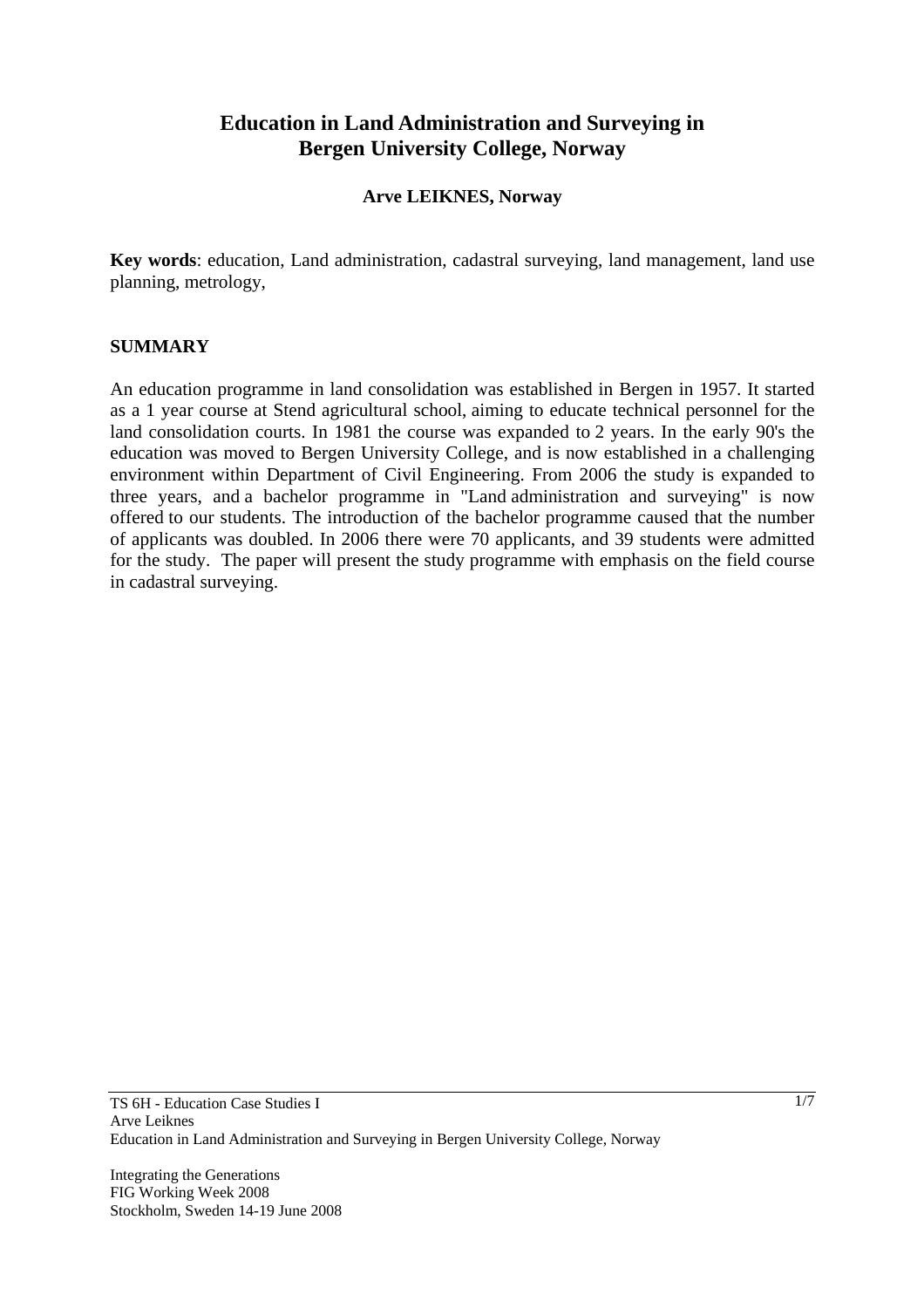# **Education in Land Administration and Surveying in Bergen University College, Norway**

## **Arve LEIKNES, Norway**

# **1. INTRODUCTION**

Bergen University College have started a new education in Land administration and surveying. It is a three year bachelor program. Education in these subjects has been offered in Bergen for 50 years but the name and focus has, in most of these 50 years, been land consolidation. With new title of the study program and expansion to bachelor degree the study within the surveying fields at Bergen University College has achieved a substantial upgrade.



*Land surveying in practice* 

# **2. EDUCATION IN NORWAY**

Education in Norway in land administration and land surveying is given at some universities and some regional colleges. The big challenges have been recruitment of staff working in the universities and recruiting of students. In some of the educations we have as few as 5-10 students every year. And then it is obvious that this is very expensive when we compare to student groups of maybe 100 students.

It is a problem for the profession in Norway that we hardly get young people to take a Master in the geomatics subjects. And when few people take Master, few people study for PhD. And then it is difficult to get people to work in the Universities.

It will in this paper be given a presentation of where you find education in Geomatics, land surveying, land use planning and land management in Norway.

# **2.1 Norwegian University of science and technology (NTNU)**

NTNU offer master programs in Geomatics, Land Management and planning. The program in Geomatics is a part of the civil engineering program.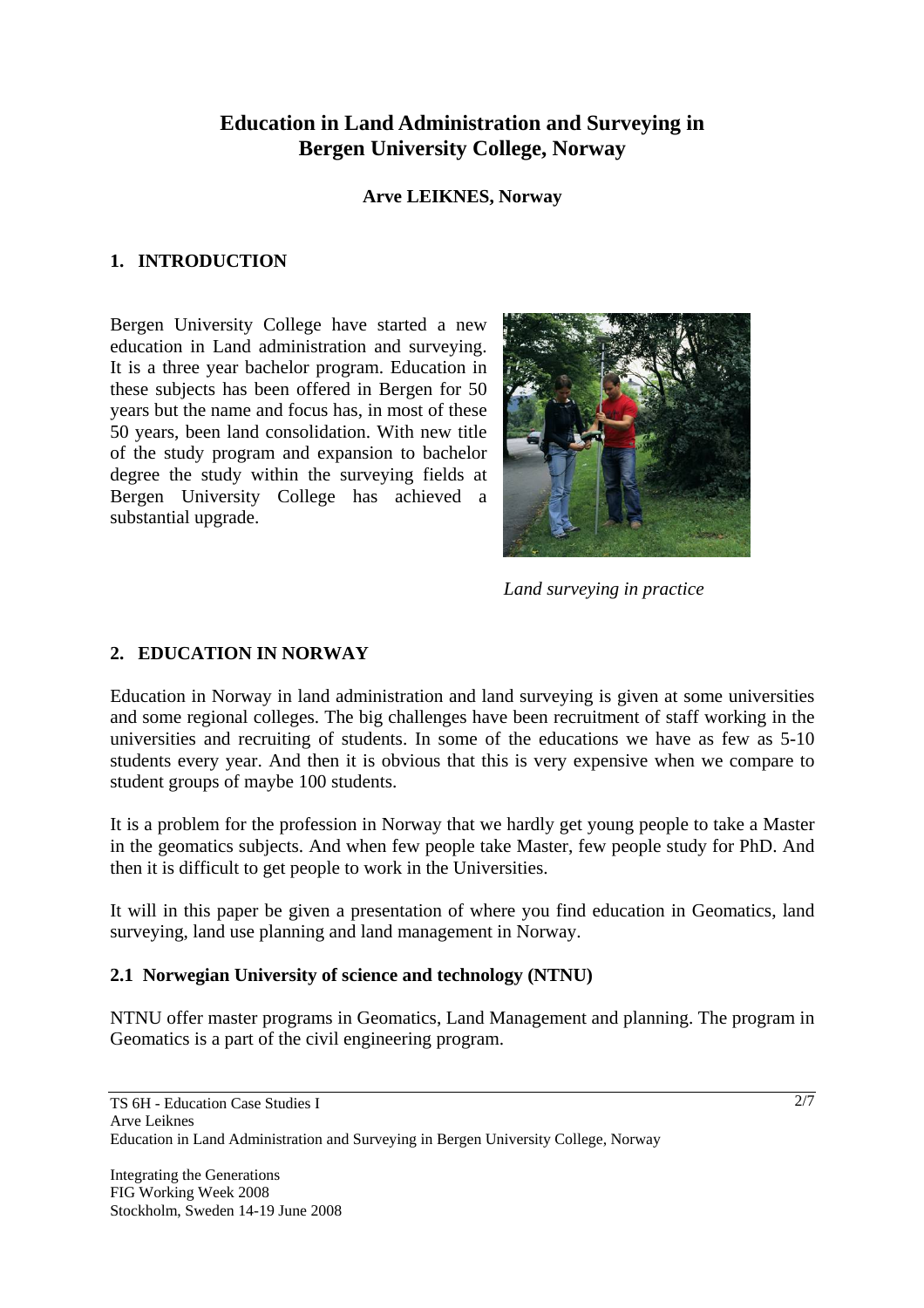# **2.2 Norwegian University of Life Sciences (UMB)**

UMB offer a bachelor and master program in Geomatics. The program has few students.

UMB also offer master programs in Land administration, Land management and Land use planning. The recruitment of students to these programs has been good during the last years.

# **2.3 Gjøvik University College (HiG)**

HiG offer a bachelor program in Geomatics. This program also has a problem with attracting students. HiG offers short follow up studies and are doing well in this business. They have also good research programs going on.

### **3. BERGEN UNIVERSITY COLLEGE**

The original aim of the education in Bergen was to educate technical staff to the Land Consolidation Courts. It started in 1957 as a 1 year course at Stend agricultural school. In 1980 it became a 2 year education and in 1993 it became a part of Bergen University College.

Bergen University College is one of the largest regional colleges in Norway. We have about 6000 students and the number of staff is 600. The faculty of engineering has all traditional engineering subjects and the number of students is 1500. And it is increasing. Engineering education in Bergen has no difficulties in attracting students.

Therefore we have a great number of students, and we also have good economy conditions in our faculty. But we have difficulties attracting staff to our department.

Being a part of the faculty of engineering also gives our study program benefits because we can use the faculty broad expertise in all these subjects. As an example we offer follow up courses in industrial metrology. These subjects are normally found within mechanical engineering. Now we can offer our students to learn about metrology and many of the students will start working offshore in mechanical industry.



*Bergen University college*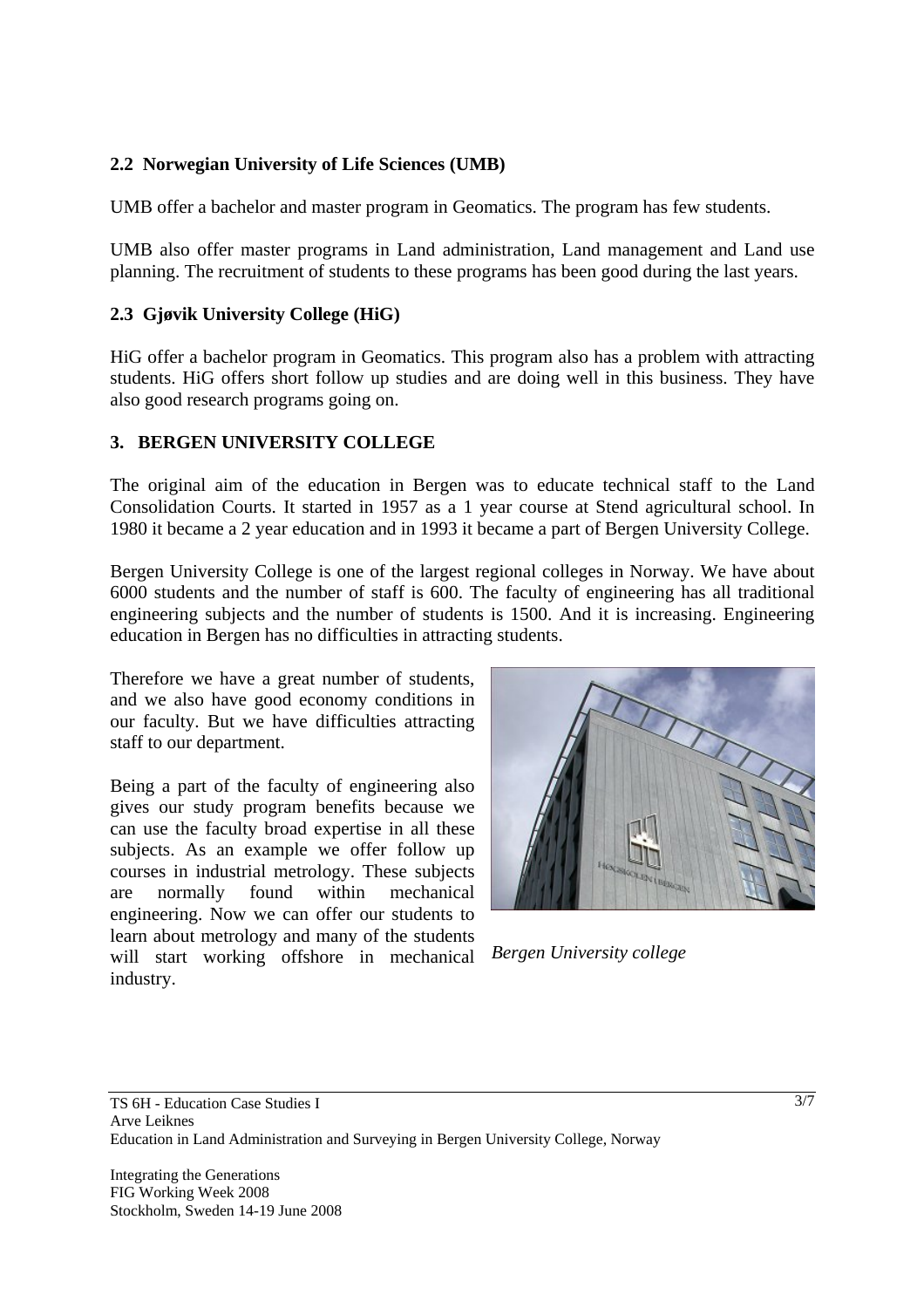## **3.1 Land Consolidation Court**

As mention above, the original aim of the study in land surveying and land consolidation in Bergen was to educate technical staff to the Land Consolidation Courts. In Norway we have about 1000 land disputes brought to court every year. One reason why we have so many land disputes is that we did not undertake cadastral surveying when land was subdivided in rural areas prior to 1980. We have also complex land ownership in Norway, with much common land and land in state ownership. *Land dispute (from www.jordskifte.no)* 



The Land Consolidation Court has about 260 employees and many of our students have started working here.

### **4. STUDY PROGRAM**

The program has four main subjects – land use planning, land management, land surveying and GIS. This is made up in smaller subjects built up in 10 credits (ECTS).

We are the only educational institution in Norway educating cadastral surveyors. Land management, land use planning, GIS and land surveying are fully integrated and the whole staff belongs to Department of civil engineering and land management.

### **4.1 First year**

| $-$ Introduction to GIS             | 10 credits |
|-------------------------------------|------------|
| - Public Law                        | 10 credits |
| - Mathematics                       | 10 credits |
| $-$ Land surveying                  | 10 credits |
| - Economics and Resource Management | 10 credits |
| $-$ Land Management I               | 10 credits |

The aim of this year is to give the students an overview over all our topics. We also teach them enough land surveying that they can have work during the summer in land surveying companies or municipalities.

4/7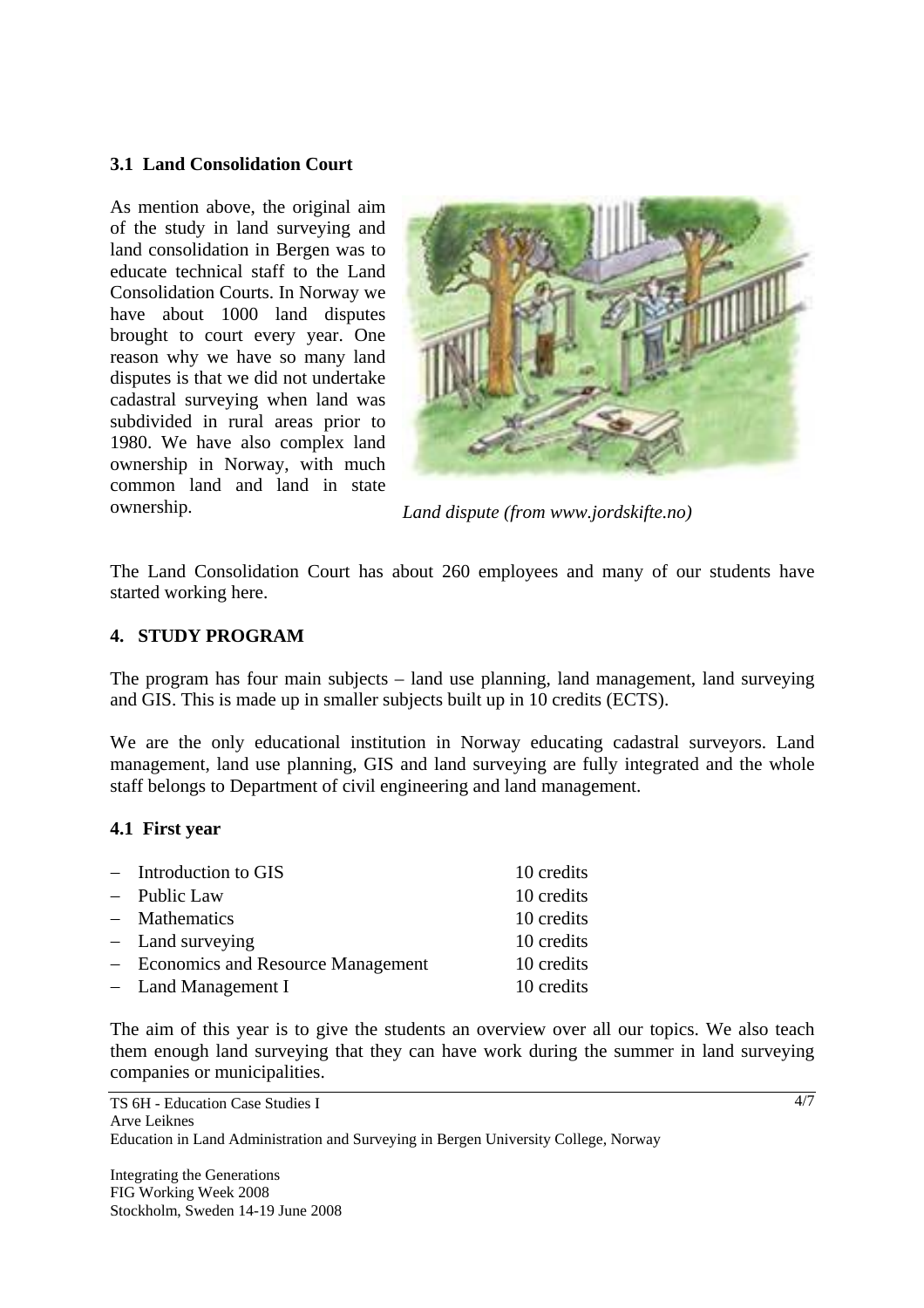# **4.2 Second year**

- − Land Management II 10 credits
- − Geographic Information systems I 10 credits
- − Cadastral surveying 10 credits
- − Public Law II 10 credits
- − Basic Road- and Land use planning 10 credits
- − Optional courses 10 credits

- 
- 
- 

This year we have our cadastral practice. We have an agreement with a municipality nearby Bergen to undertake cadastral surveying on behalf of the municipality. Through the cadastral practice the students meet land owners and other parties involved in cadastral processes. This is real work and the students undertake the field work with big enthusiasm and the quality of the work is quite good.

After the second year the students have sufficient knowledge to work with cadastral surveying in the summer. *Students doing cadastral surveying* 



# **4.3 Third year**

| - Land Management III               | 10 credits |
|-------------------------------------|------------|
| - Geographic Information systems II | 10 credits |
| $-$ Engineering surveys             | 10 credits |
| $-$ Thesis                          | 20 credits |
| - Optional courses                  | 10 credits |

The last year the students are learning academic work. They have to implement academic level in all the reports they are writing. And their last main thesis is a comprehensive study of an optional subject.

The students have available 20 credits to make their own profile. These credits can be used for more land surveying or more land management courses.

For two years now the Faculty has been offering two international optional courses. One course is in Land consolidation and land tenure in other countries. The students have been to Faroe Islands and Galicia (Spain) and Cypros to study these subjects.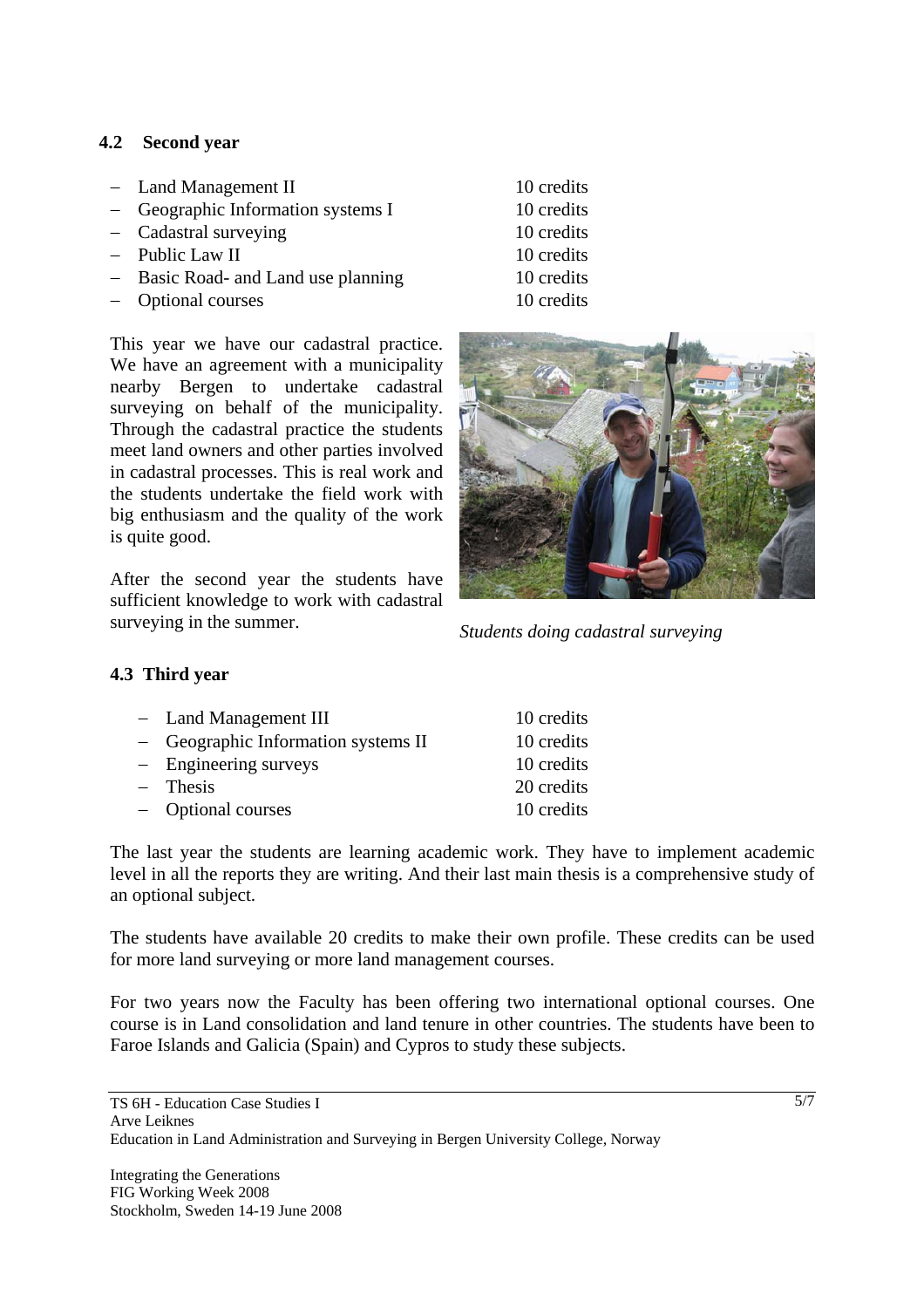The other course is in Land registration and Cadastral surveying. The students taking this course have been on Iceland. The students get 5 credits for each of these courses and benefit for the students are better understanding what challenges we have in Norway within these areas. The students also learn languages.

# **5. RECRUITMENT OF STUDENTS**

The last year we have had an increasing number of students at Bergen University College. From 2006 we started the new bachelor program. One of the reasons that we have increased number of student might be that young people in Norway know what a land surveyor is, but they do not what land consolidation is. We also have the understanding that young people are not familiar with the word Geomatics. We have the opinion that the traditional terms as land management and land surveying are easier to understand.

Another reason why we attract a great number of students is that Bergen University College is located in the City of Bergen. Bergen is the second largest City in Norway and young people like to study where they can have all sort of entertainment, sports events etc. This Bergen can offer.

|      | Applicants | Admitted |
|------|------------|----------|
| 2002 | 22         | 22       |
| 2003 | 25         | 25       |
| 2004 | 32         | 32       |
| 2005 | 36         | 36       |
| 2006 | 70         | 39       |
| 2007 | 67         | 41       |

**Table 1**: Number of students admitted the last years:

# **6. MASTER PROGRAM**

The students who have finished their Bachelor program can take a master at UMB. The subjects are normally land management/administration, land use planning or Geomatics.

To become a judge in the Land Consolidation Court you must have a master in Land administration from UMB. This is according to the Land Consolidation Act. .